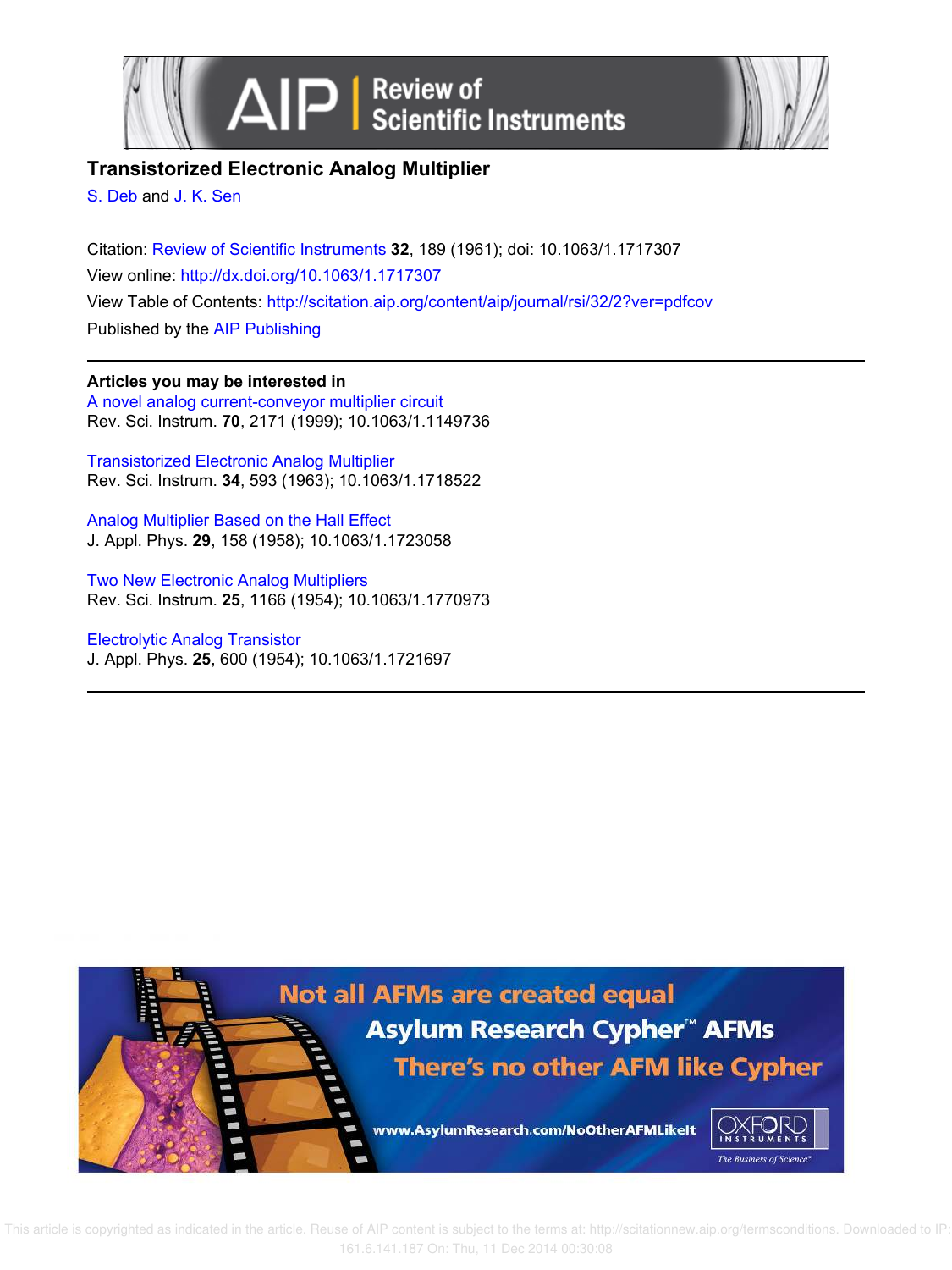## **Transistorized Electronic Analog Multiplier**

S. DEB AND J. K. SEN

*Institute of Radio Physics and Electronics, Calcutta University, India*  (Received April 4, 1960; and in final form, September 29, 1960)

The exponential current-voltage characteristic of the input of a grounded base junction transistor is utilized to construct an analog multiplier. Four-quadrant operation is obtained by using two channels-one with pnp and the other with npn transistors. Design considerations of the various components of the multiplier are discussed. It is shown that the performance of the multiplier-particularly in respect of bandwidth-compares favorably with that of the other types described in the literature.

## **INTRODUCTION**

D ESIGN and development of a satisfactory multiplier unit have been a problem of considerable investigation and research in electronic analog computer technique. The possibility of the use of a transistor as an analog multiplier by using the nonlinear nature of the input resistance has been suggested by Chaplin and Owens.! The authors of the present note investigated<sup>2</sup> the probable operating characteristics of such a multiplier and showed that it should be possible to design a multiplier in such a manner as to obtain an accurate law of response over a wide range of input signal, a substantially large bandwidth, and a reasonably low thermal drift. Further, as is usual with transistorized equipment, it should have the additional desirable feature of compactness and, since the product appears as a modulated sinusoidal current, the necessity for using a chopper or a dc amplifier for subsequent amplification does not arise with the equipment. A practical multiplier unit possessing most of these features has been designed and is described here. For the sake of completeness the principle of operation of the multiplier is first discussed in brief.

#### **PRINCIPLE OF OPERATION OF THE MULTIPLIER UNIT**

It has been shown that the input resistance of a grounded base junction transistor is given by<sup>3</sup>

$$
r_{\text{in}} \doteq r_e + r_b(1-\alpha), \qquad (1)
$$

where  $r_e$  is the emitter resistance,  $r_b$  the base resistance, and  $\alpha$  the short circuit current amplification factor. If a small alternating voltage  $v_e$  is fed to such a transistor stage from a low impedance source, then the output alternating current is given by

$$
i_0 = \frac{\alpha v_e}{r_e + r_b(1 - \alpha)},\tag{2}
$$

provided the output impedance is maintained at a low

<sup>8</sup>R. F. Shea, *Principles of Transistor Circuits* (John Wiley & Sons, Inc., New York, 1954).

level. The emitter resistance  $r_e$  is related to the emitter bias current *I* in as

$$
r_e = \frac{kT}{qI_{\rm in}} = \frac{1}{KI_{\rm in}},\tag{3}
$$

where  $k =$  Boltzmann's constant,  $q =$  electronic charge, T=absolute temperature, and  $K=q/kT$ .

If  $r \rightarrow r_b(1-\alpha)$  then Eq. (2) reduces to

$$
i_0 = \frac{\alpha v_e}{r_e} = \alpha K v_e I_{\text{in}}.\tag{4}
$$

Thus at constant temperature  $i_0$  is proportional to the product of *Ve* and *lin.* 

For high  $I_{in}$  values  $r_b(1-\alpha)$  is not negligible compared to  $r_e$  and the  $i_0 - I_{in}$  relationship is no longer linear. The output then tends to fall below that expected from Eq. (4). A linear  $i_0 - I_{\text{in}}$  relationship may be obtained over a reasonably good range of  $I_{\text{in}}$  values by introducing a compensating resistance *R* of correct value at the input as shown in Fig.  $1<sup>2</sup>$ 

A single grounded base transistor compensated in the foregoing way cannot be used for constructing a fourquadrant multiplier because, as will be evident from Eq. (4), the arrangement will operate only with positive values of  $I_{\text{in}}$  and  $v_e$ . Operation with negative values of signals will be possible by maintaining finite quiescent values  $I_0$ and  $v_0$  of  $I_{\text{in}}$  and  $v_e$ , respectively. But for this case the output will no longer be given by Eq. (4). The new expression for output will also involve terms linear in *lin* and *Ve* and these must be eliminated to get a true multiplier operation. To achieve this the entire plan of operation might be slightly modified in the manner shown in Fig. 2. Here two identical grounded base amplifier stages are used in cascade. The functions whose product is desired are converted into constant current sources X and *Y* and are added to the quiescent bias current in such a manner that the gain of one of these stages is controlled by  $X$  and that of the other by *Y*. The ac signal  $v_e$  now serves merely the purpose of a carrier. To achieve four-quadrant operation use has to be made of two such identical channels of operation, the signal inputs in one of which are 180° out of phase

 This article is copyrighted as indicated in the article. Reuse of AIP content is subject to the terms at: http://scitationnew.aip.org/termsconditions. Downloaded to IP: 161.6.141.187 On: Thu, 11 Dec 2014 00:30:08

<sup>&</sup>lt;sup>1</sup>G. B. B. Chaplin and A. R. Owens, Proc. Inst. Elec. Engrs. (London), Monograph No. 2382 (July 1957).<br><sup>2</sup> S. Deb and J. K. Sen, Electronic Eng. 31, 753 (1959).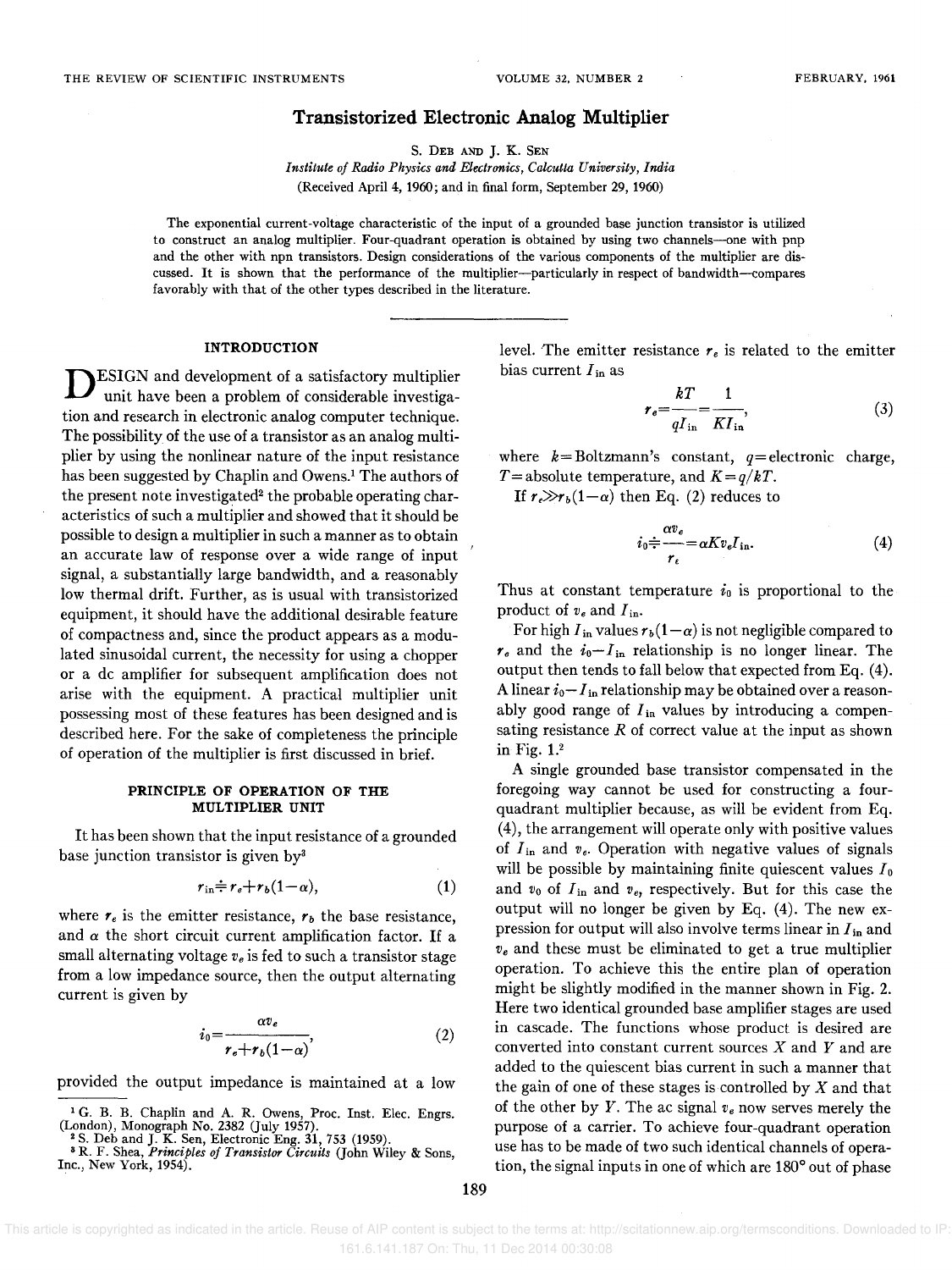

with those of the other. If the outputs of the two channels are combined in an adder stage one evidently gets a signal proportional to the product *XY* provided the gain and bias currents are such that the product  $\alpha^2 I_0$  is the same for both the channels. Hence the entire multiplier unit should be as shown by the functional diagram in Fig. 3. A detailed description of the unit is given in the following.

## THE MULTIPLIER CIRCUIT AND ITS OPERATION

In this section we describe a practical circuit diagram based on the principle as outlined. The phase shifting element as shown in Fig. 3, could be realized through the use of a grounded emitter transistor dc amplifier stage. Experience, however, showed that this introduces large thermal drift which cannot be satisfactorily eliminated by using a single NTC resistor at the input. Much better operation was obtained by using, instead of a phase shifting device, pnp transistors in one channel and npn in the other and feeding the same signal in both the channels. The emitter bias current of a pnp transistor is in the opposite direction to that of an npn one. Thus if the signal adds up to the bias of one it will be subtracted from that of the other. In one of the units tested the transistors used in the circuit were OC602 (pnp) and 2N356(npn). The compensating resistance  $R$  as found by experimentation was  $1k\Omega$ for OC602 and 4.7 kΩ for 2N356 transistors.<sup>2</sup> In the absence of signals the rf outputs were made equal by adjusting the bias. When a signal was present in anyone of the amplifier stages the rf voltage output appeared as a modulated wave. The depths of modulation for both *X* and *Y* amplifiers in the two channels were made equal for the same signal input by adjusting the values of the resistances which converted the signal voltages to proportional currents. A constant voltage feed to the second stage of a channel was ensured by the requirement of small output impedance of the first. The precise details of the interstage network are dictated by the requirement of filtering the signal from the modulated carrier at the output of the first stage. The simplest way in which this can be done consists in using either a C-R filter or a series tuned circuit. But with low frequency transistors, both for adequate bandwidth and low phase shift required to ensure that the variables *X* and *Y* in a given channel are impressed upon the carrier before



undergoing any relative displacement in phase, none of these devices would be quite ideal. As a compromise a series tuned circuit with low *Q* value was used. It is to be noted that the problem of bandwidth becomes easier if the carrier frequency is chosen high. This in turn requires the use of a transistor with a high value of cutoff frequency. In another unit tested use was, therefore, made of OC612 transistors in the place of OC602 in the pnp channel. The filters at the end of the transistor amplifiers in both the channels were of course of the C-R type. These, however, introduced identical phase shifts in the two channels and as such did not affect the operation. The details of a circuit incorporating these features are shown in Fig. 4. Simple resistance adders were used and these were followed by an amplifier and detector of the conventional type. It may be pointed out that with a unipolar detector the output also contains a dc component corresponding to the unmodulated carrier. An auxiliary adder stage after the detector was, therefore, used to balance out this dc component. Proper setting of initial condition of the subsequent operational amplifier of the computer would also enable one to balance out this component.



FIG. 3. Schematic diagram of the four-quadrant transistorized multiplier.

## TEST RESULTS AND THE PERFORMANCE OF THE MULTIPLIER

Some experimental results obtained with the multiplier shown in Fig. 4, will now be described. The multiplier characteristics with OC602 transistors in the pnp channel and a carrier frequency of 100 kc are shown in Fig. S(a) for a fixed value of *X*, viz.,  $\pm 7.5$  v, and various values of *Y.* The reciprocal characteristics with a fixed value of *Y,*  viz.,  $\pm 7.5$  v and various values of X are given in Fig. 5(b). Characteristics are evidently quite satisfactory. Deviations from strict linearity occur both at very low and high values of input signals. The fractional error at low inputs is dependant upon the extent of carrier elimination and this will be presently discussed. For 10-v input signals the deviation from linearity is within  $3\%$  for both the variables *X* and *Y.* The operation was found to be flat over a bandwidth of 3 kc. This figure of course does not compare favorably with those reported for other types of multiplier. But the performance in this respect could be considerably improved by using different types of transistors. Thus, in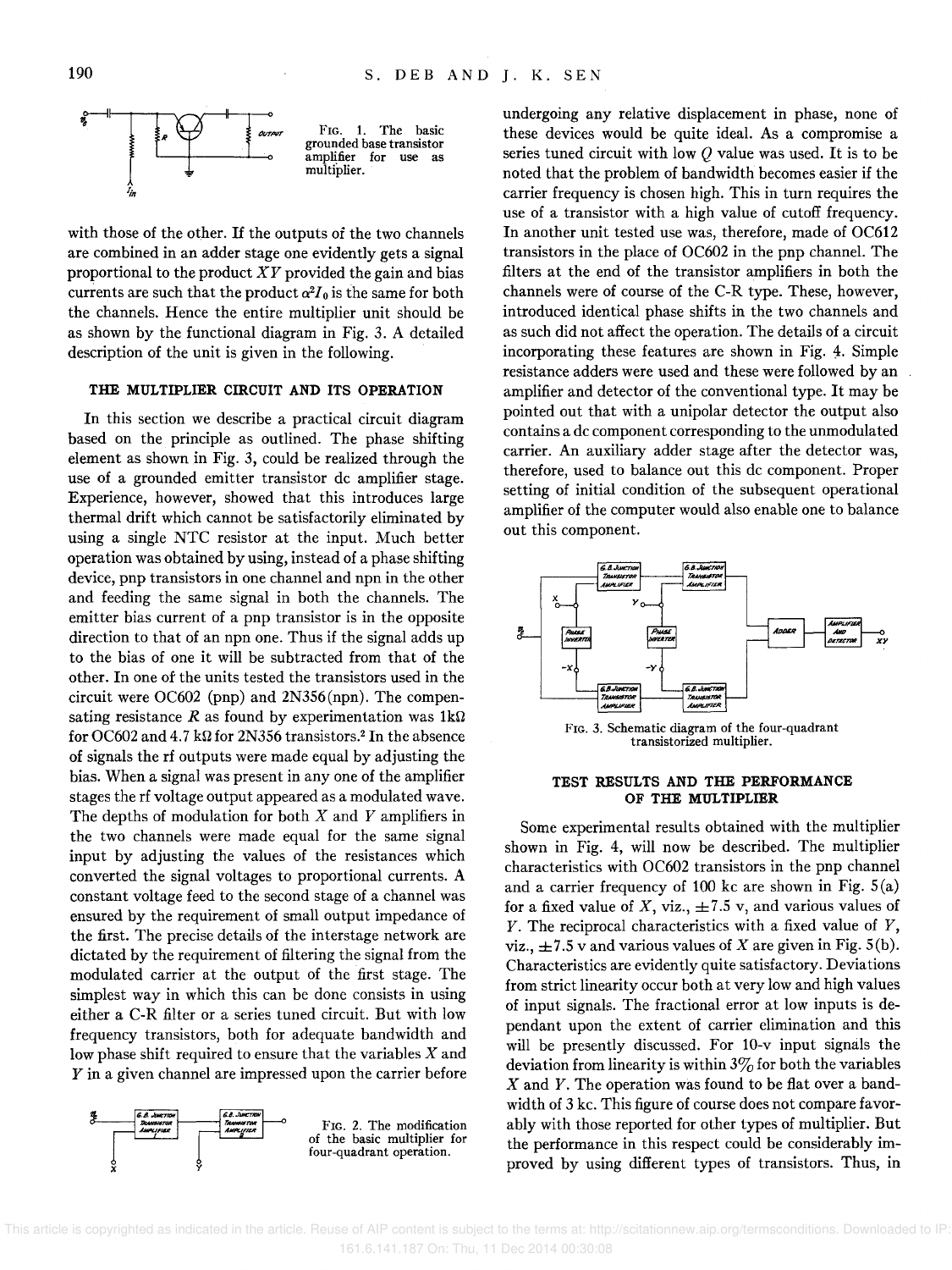

FIG. 4. Circuit diagram of the four-quadrant transistorized analog multiplier.

the other unit previously mentioned, the use of an OC612 transistor in place of the OC602 permitted one to increase the carrier frequency to 500 kc. For this unit the response was found to be flat over a 15-kc frequency band. It is to be noted that in all these observations the limits of the bandwidth were taken to be the points at which the response fell by  $5\%$  of the midband value. If the limits are taken to be the 3-db points, as is the current engineering practice, the figures would be increased. Thus, the 3-db bandwidth was 4 kc for the unit using the OC602 transistor and 20 kc for that using the OC612. This latter value compares favorably with the values achieved in other types of multipliers.<sup>4,5</sup> For example, for the crossed field type a value of 10 kc can rarely be exceeded. Devices using the square-law characteristics of germanium diode and square wave generator give a comparable value. Only some of the beam deflection type of multipliers are potentially capable of achieving or even exceeding such a value. But the formation and maintenance of a uniform beam is quite a difficult problem with such multipliers. It is of course to be remembered that transistors having a frequency response much better than any of the discussed types are also available and a bandwidth much higher than 20 kc may be achieved by using such transistors.

Regarding temperature effect, good stability could be obtained for the circuit shown in Fig. 4 by using negative temperature coefficient resistors in the manner already discussed.2 In the present circuit both the operational stages were almost equally vulnerable to the effect of temperature. The stability of the individual stages could be maintained within  $1-2\%$  by the afore-mentioned resistors. With identical channel characteristics the residual drift on this account affected mainly the contribution due to the carrier as discussed later. Operation extending over 6 hr also showed that the long time drift was roughly  $3\%$ .

• C. L. Johnson, *Analog Computer Technique* (McGraw-Hill Book Company, Inc., New York, 1956). <sup>6</sup>L. Marton, editor, *Advances in Eledronics and Electron Physics*  (Academic Press, Inc., New York, 1955),

It may be noted that in contrast to the familiar balanced modulator operation the suggested arrangement (Fig. 3) gives an output which contains the contributions due to the carrier. This can, however, be eliminated to any desired degree by the methods already mentioned. In the present case through careful adjustment the contribution due to the carrier could be kept within 0.05 mv. The limit to carrier elimination is evidently set by the precision and stability of the potential dividing resistors. A more pertinent problem related to the present circuit is the possible leakage of the individual signal components X and *Y* at the output. Thus, with  $X = Y = 400$  cps the product term is represented by the 8oo-cps component. Nevertheless, owing to the lack of perfect symmetry of the mUltiplier channels the 4OO-cps term might also appear at the output. The magnitude of the latter relative to the 800-cps term can be estimated by measuring the strengths of the fundamental and the second harmonic with the help of a wave analyser. Such a measurement showed that the fundamental was at least 40 db below the second harmonic. This could undoubtedly be improved further by careful design of the amplifier channels. Proper selection of transistors and their operating points and of the adder resistances are essential for this purpose. As regards transistors the gain and the bias conditions of the units in a given channel must be the same and the product  $\alpha^2 I_0$ must be the same for both the channels. Regarding the adder resistances, these must be as nearly identical as possible. In the present case the equality, as found by actual measurement, was not much better than  $1\%$ , a figure which would easily account for a substantial part of the observed leakage signal at the output. Careful adjustments of the amplifier channels and a more accurate choice of these resistors should reduce the leakage considerably and a 60-db suppression of the individual signal component should be easily realizable at low levels.

Apart from the fundamental, harmonics higher than the second might also appear at the output owing to the presence of distortion. It had been shown that for a single stage